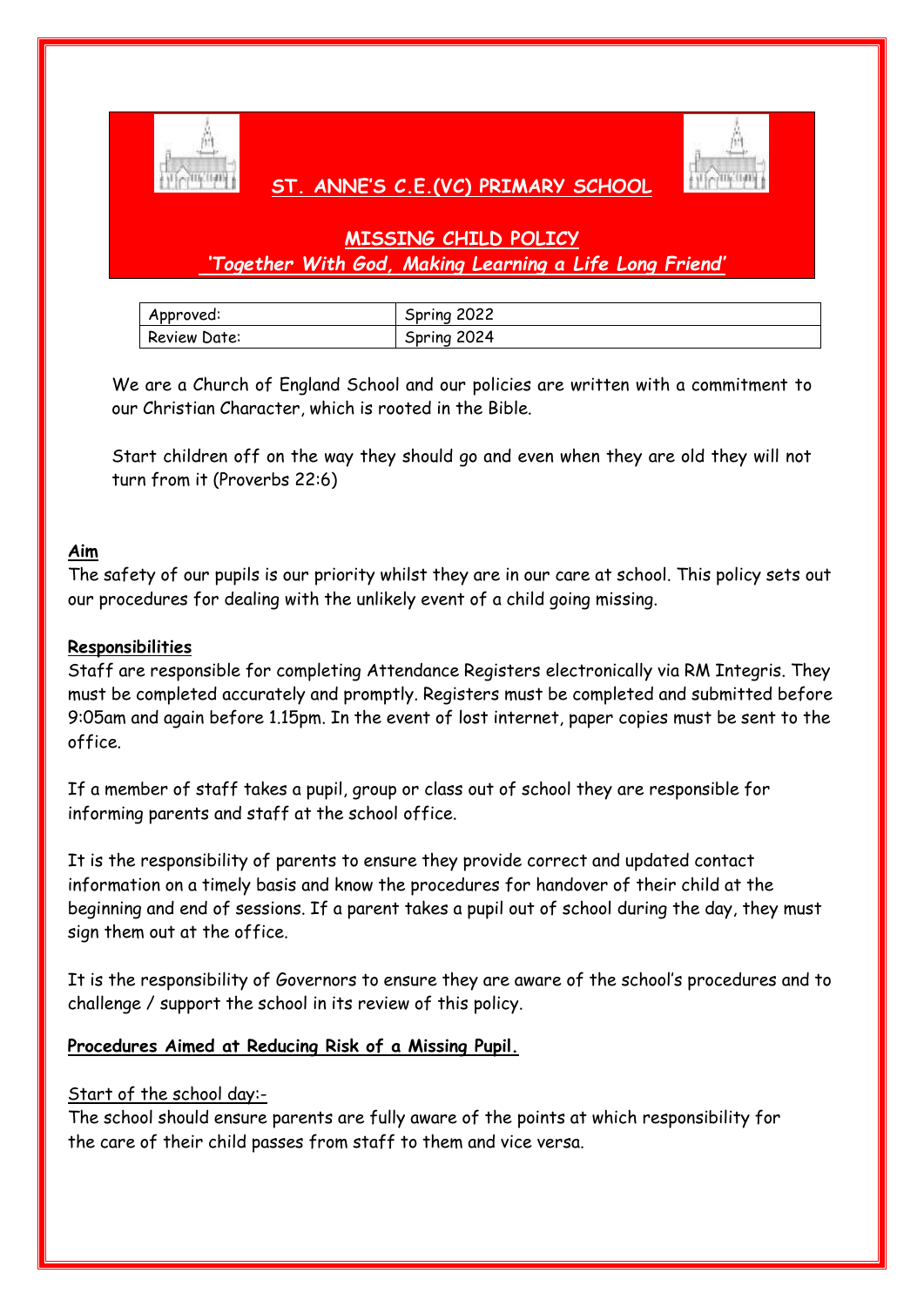There are clear procedures for welcoming pupils into school. All classes should enter the school at their agreed entry point at the correct time.

The school doors are closed at 9.00 am. After this time, pupils report to the main school office via the main entrance where they are signed in. A member of office staff will then take the pupil to their classroom if Year 2 or below. If Year 3 or older they will walk to their classroom.

Mr Holdcroft is responsible for ensuring that the gates are locked at 9:05am. Mrs Eardley has responsibility for ensuring the Year 2 door is locked at 9:05am.

#### During lesson time:-

Staff mark registers promptly and accurately – morning and afternoons and submit to the office.

All staff must ensure that external gates to any outside area are closed when pupils are playing/ learning outside.

Outside doors should remain closed where possible during the school day.

If pupils leave the classroom security to work in other parts of the school, the class teacher must ensure that adequate supervision is maintained at all times and all pupils are accounted for on return to the classroom. No child should leave any building alone.

Updated contact information for parents and carers is sought and maintained.

### During playtime:-

Duty staff should be on the playground before pupils come out.

External gates remain closed. Staff patrol all areas in the playground throughout the session keeping a vigilant around the entrance gate to the KS2 playground. During playtime there should be a minimum of 2 members of staff on duty.

During lunchtime:-

As above

SLT members are available at lunchtime.

During hometime:-

Pupils leave by assigned exits.

Pupils in the Foundation Stage are collected by their parent / carer from the Foundation Stage outside area. Staff call the children when they see the parent / carer.

In KS1, children are lined up at the appropriate exit and staff hand children over to their parents/ carer.

In KS2, Year 3 and Year 5 staff dismiss the children from the door of their classrooms. Year 4 and Year 6 walk to the main entrance, from which they are dismissed.

Children who are not collected go to the main entrance to wait with their teacher. Children, who attend Kid's Club go straight to Kid's Club at the end of the school day.

# Educational visits/ off site activities:-

Thorough risk assessments and adequate staff / pupil ratios are provided when pupils leave the school premises.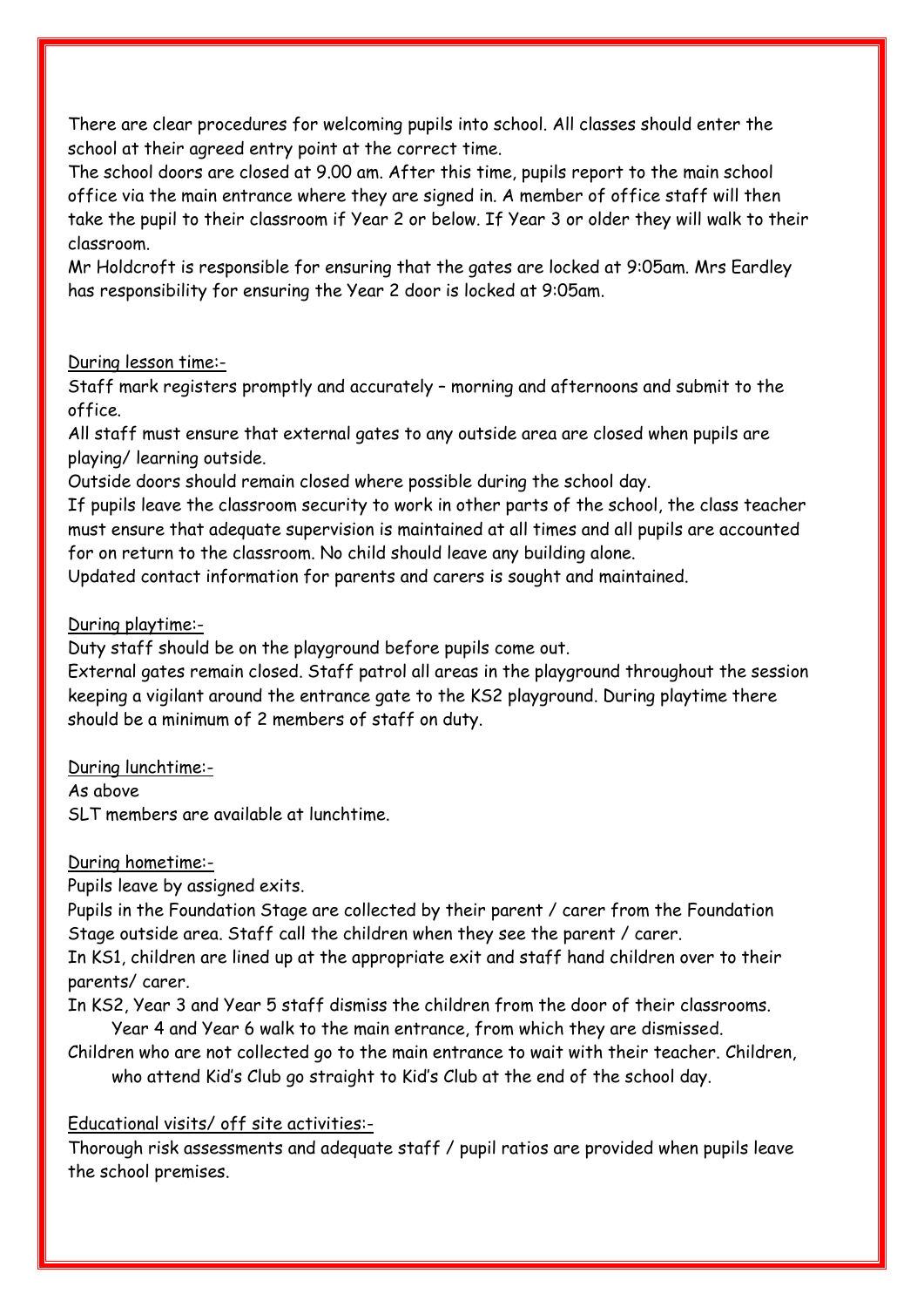Permission from parents is obtained generically at the beginning of each academic year for local visits and specifically for each trip.

Mobile telephones taken on every visit and mobile contact numbers left at school.

# After School Clubs:-

A register of pupils should be taken. When a child does not arrive for a club and no message has been received, the teacher responsible for the club should ask the office to check the whereabouts of the child.

Consent forms should be obtained from parents with contact numbers and details of how the pupils are to go home and who with.

### Forest Schools:-

If child is identified as missing from forest school session.

1. Contact list and individual risk assessments to be kept in forest school bag.

2. Whistle to be blown (3 short, sharp blasts) that alerts all children to assemble at the meeting point.

- 3. Head count and name check.
- 4. Contact SLT search for child is initiated. Other children to be taken inside.
- 5. If this is off site visit and child not located in the first 5 minutes then emergency services to be contacted.
- 6. Contact to be made with parent or carer.
- 7. When child is located the Parents/ carers will be informed at end of session.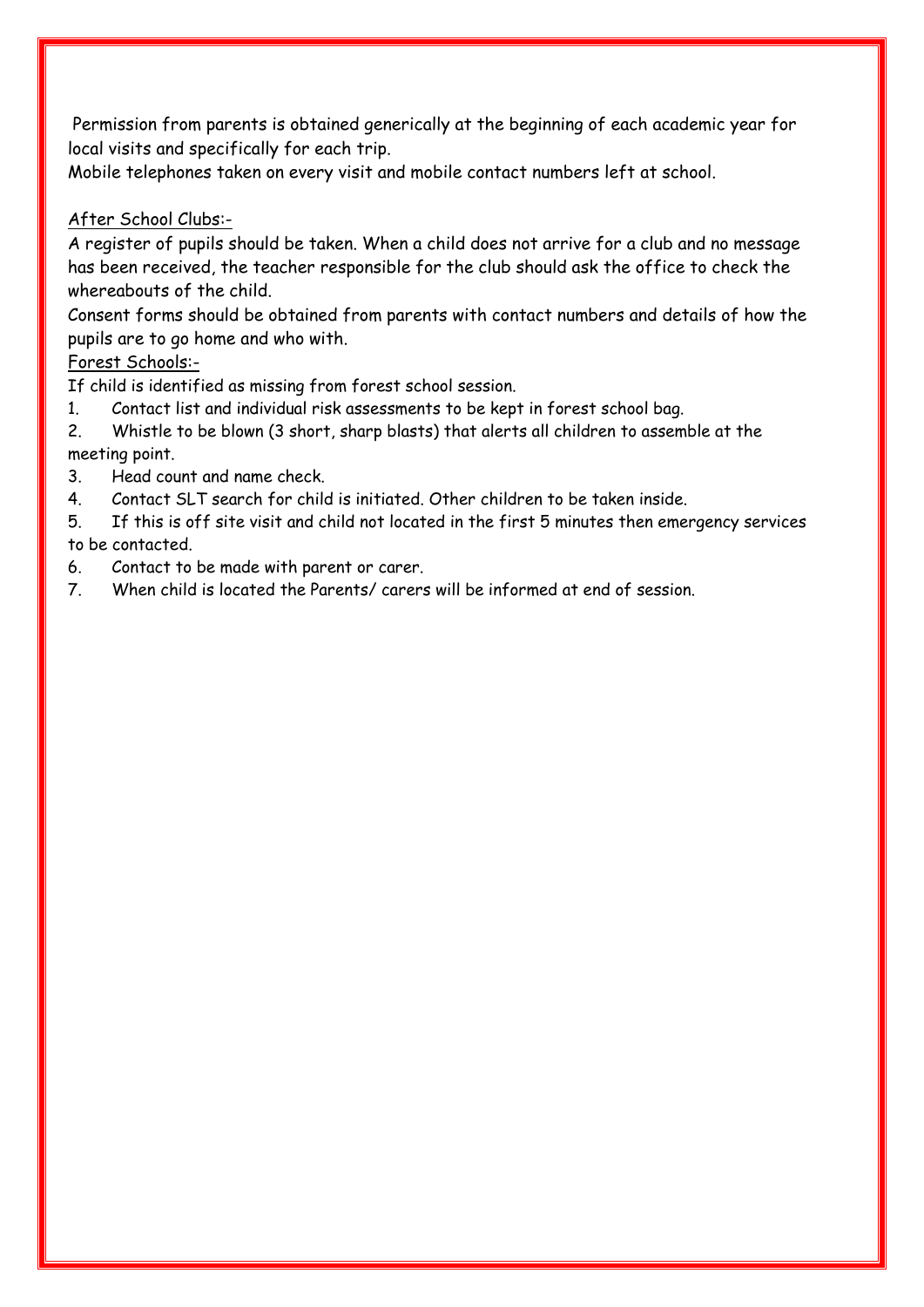#### **Procedures In The Event Of A Child Going Missing**

| Situation                          | Action                                                     |
|------------------------------------|------------------------------------------------------------|
| Child absent from school           | Follow schools attendance policy<br>$\bullet$              |
|                                    | First day contact system followed                          |
| Child not arrived at school and    | Check with class/friends<br>$\bullet$                      |
| concerns about whereabouts         | Teacher to inform office staff who check late book         |
|                                    | Office to contact parent/carer before 10:00am<br>$\bullet$ |
|                                    | phone call                                                 |
|                                    | Possible contact of police                                 |
| Child leaves school but does not   | School to check with staff<br>$\bullet$                    |
| arrive home (parent/carer          | School to contact friends, staying in touch with           |
| initiated)                         | parent                                                     |
|                                    | Advise parent to contact police                            |
|                                    | School to stay in touch with parent to discover            |
|                                    | outcome                                                    |
| Child leaves school without        | Ascertain exactly last time seen<br>$\bullet$              |
| permission(runner)                 | Alert available staff to search                            |
|                                    | Contact parent                                             |
|                                    | Contact police<br>$\bullet$                                |
| Child missing on school trip       | Gather group together and stay in one place<br>$\bullet$   |
|                                    | Contact centre staff                                       |
|                                    | Supervise group with staff whilst other staff              |
|                                    | conduct a local search                                     |
|                                    | <b>Contact Police</b>                                      |
|                                    | Contact school who will contact parents<br>$\bullet$       |
| Child seen or reported to be       | Immediate 999 call<br>$\bullet$                            |
| abducted                           | Talk to witnesses                                          |
|                                    | Contact parents                                            |
| Any pupil who is subject to a care | order/ or involved with social services through            |

**safeguarding issues who does not arrive at school may be at risk. It is therefore absolutely essential that the office is informed immediately so that the designated safeguarding officers can contact the home and social services/EWO immediately. Under certain circumstances it might be necessary to visit with a member of staff.**

If the child is missing after school or on a trip then the school should be manned until the child is found. The school should also consider the following:

- Contact with Chairperson of the governing body
- Informing LA and press office